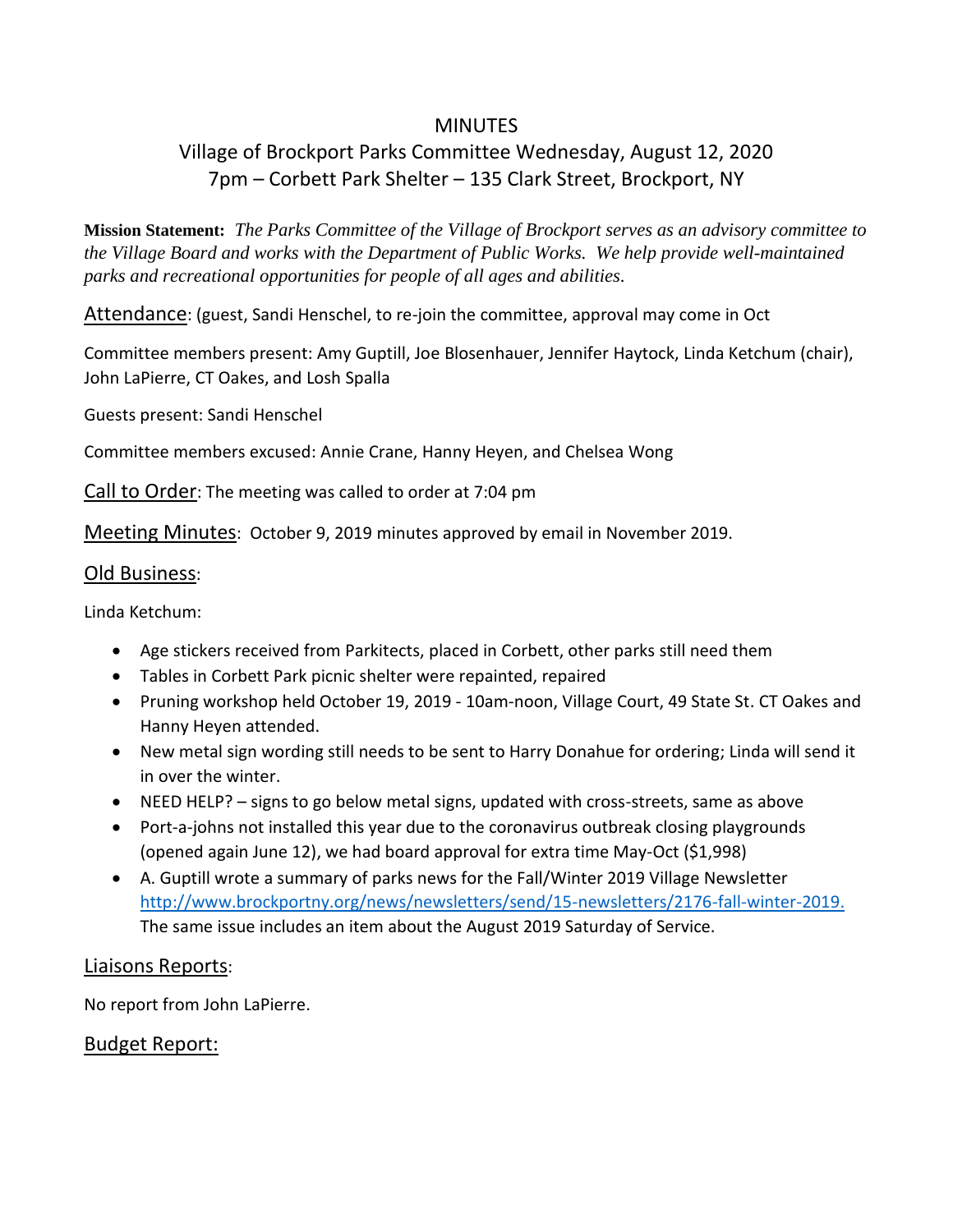Linda Ketchum: We had \$4600 left from our total reserves; spent some other lines (equipment repairs, gardening, miscellaneous) so \$3200 there unencumbered as well as about \$2000 under other budget lines.

Amy Guptill: We spent a lot of money on the new zipline in Barry, and it has been especially great during the current pandemic. Unlike other parks play equipment, it is easy to wipe down before and after use. My own children have really enjoyed it.

## New Business:

Linda Ketchum:

- National Fitness Campaign initiative put on hold due to expense and now coronavirus delays; it may tie in with the NYS loop project that where they are building a pedestrian bridge over the canal at the guard gate located at College Facilities Plant (Commissary Park).
- H. Heyen set a special committee meeting November 12, 2019 to discuss financing Corbett rebuilding, the committee also met December 11 and January 15. (Hand out notes from meetings – also attached). Rebuilding a safe, ADA-compliant path is the first priority. On December 16, Linda and Mayor Blackman attended a Sweden Foundation meeting to ask if they could help with funding Corbett path or equipment (email update from mayor attached)
- No Saturday of Service this year, only on-line volunteer work accepted by the College. This would have been our 10<sup>th</sup> annual SoS.
- Pollinator gardens were cleaned up/replanted at Harvester Park
- Thank-you card and gift card was sent to Barbara Blosenhauer for being a parks committee member, she really appreciated it!
- Losh and Linda re-upped committee membership, formal approval delayed until Village Board organizational meeting that has been moved from June to October as the pandemic delayed the village election from June to September.
- Bottles hanging from trees on north-side canal path in Harvester removed. Now birdhouses built by members of Christ Community Church have appeared thanks to the Blosenhauers. Joe built the birdhouses and other members of the church painted them.
- Committee members reports on their respective parks…

Linda Ketchum: Hanny Heyen reported from Havenwood that it is time to remove the toy digger because it is rusted and unusable. Two benches at the park need sanding and repainting; the whole park needs weeding and edging.

John LaPierre suggested that the digger issue be reported to DPW under the heading of "safety".

Linda Ketchum: Sagawa Park is looking good, thanks to the work of the village gardener. She removed the clips from the book-tree project. A memorial rock has been placed near a rosebush. We approved this previously. It was saved from one of the tree-square gardens and installed by the Village gardener.

Linda Ketchum: Remembrance Park has had a new tree planted and looks great.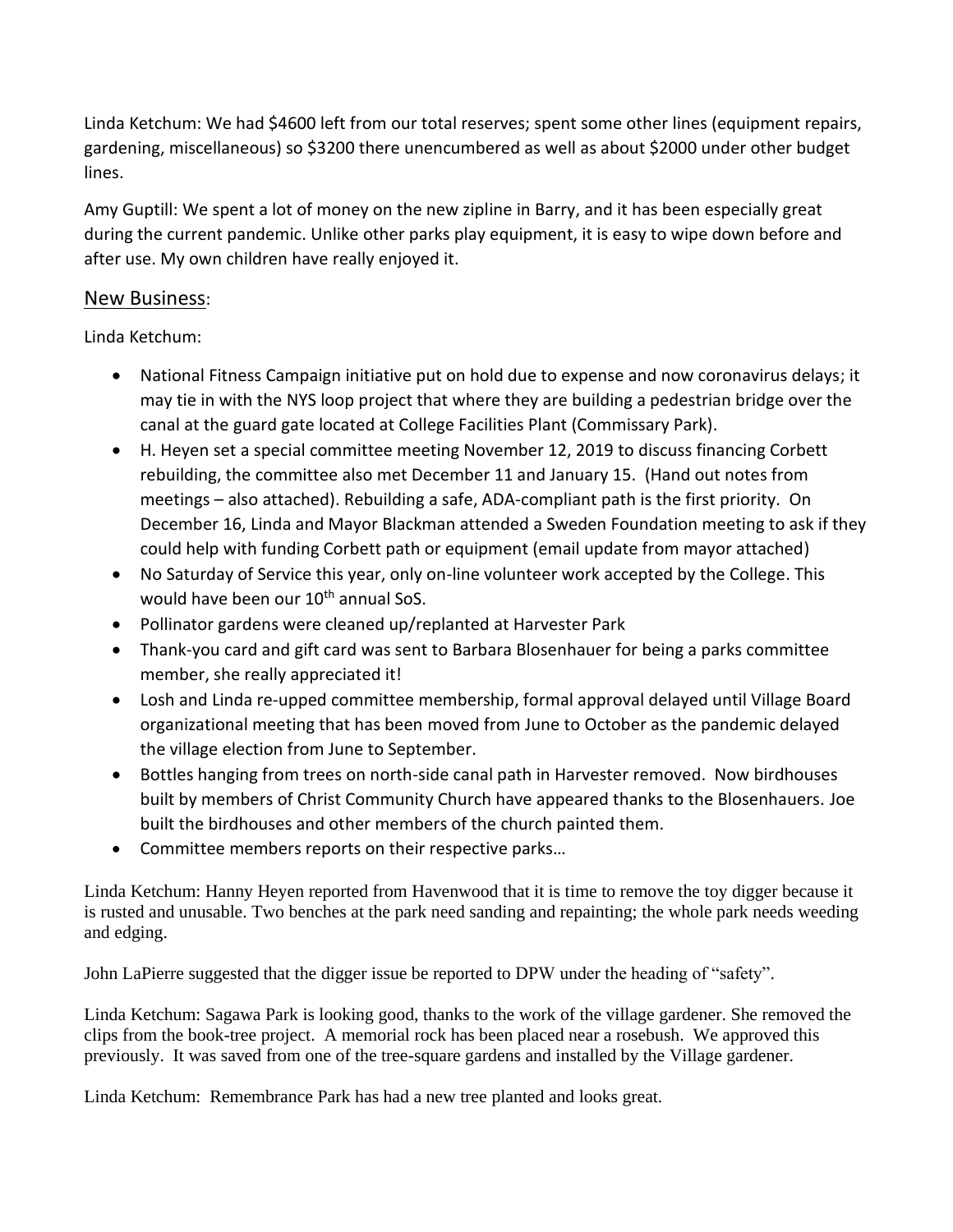CT Oakes: On Corbett Park, the issues from prior reports are still there. Remaining dead elms need to come down. The playground is still rough, and the pond has some problems. Haven't seen if the light has been fixed. There was some talk on the Brockport Neighborhood Watch Facebook page about drug paraphernalia in Corbett Park, but with all the time I've spent here, I've only seen it once, and it was down in the wooded area next to the path along with a lot of beer cans.

CT also raised a question about metal detecting and digging in the parks. Linda consulted the village code and it is *not* prohibited. Currently, people using metal detectors are replacing their divots responsibly.

Joe Blosenhauer: Harvester Park is in pretty good shape, but there are some overhanging bushes down from the Welcome Center that should be trimmed back.

Losh Spalla: Barry Park is just weedy and needs more mulch. Everything else is OK.

Jennifer Haytock: Evergreen Park needs weeding and mulch. The play equipment has the same status. The path next to the stairs leading to the canal path used to be a worn dirt path. It was replaced with gravel during the Canal Corp cleanup initiative. The gravel is unstable; it washes down with the rain and feels loose beneath your feet. The Canal Corp should be responsible for making it safer. Either remove gravel or replace with crushed stone instead of loose larger stone.

Amy Guptill: In the South Ave Park, they path needs weeds removed. The rose bushes near the small Thank-You plaque also need to be pruned, but Amy will do that herself.

Linda Ketchum: Monika's park needs weeding under the play equipment.

When Sandi is reappointed to the committee, she will monitor Remembrance Park.

Next Meeting: TBA. The scheduled Sep 9 and Oct 14 meetings will not be held.

Adjourn: CT Oakes moves to adjourn. Joe Blosenhauer seconds. Approved by voice vote. Meeting adjourned at 7:24 pm.

Attachments: mayor's email update on Corbett Park, Subcommittee notes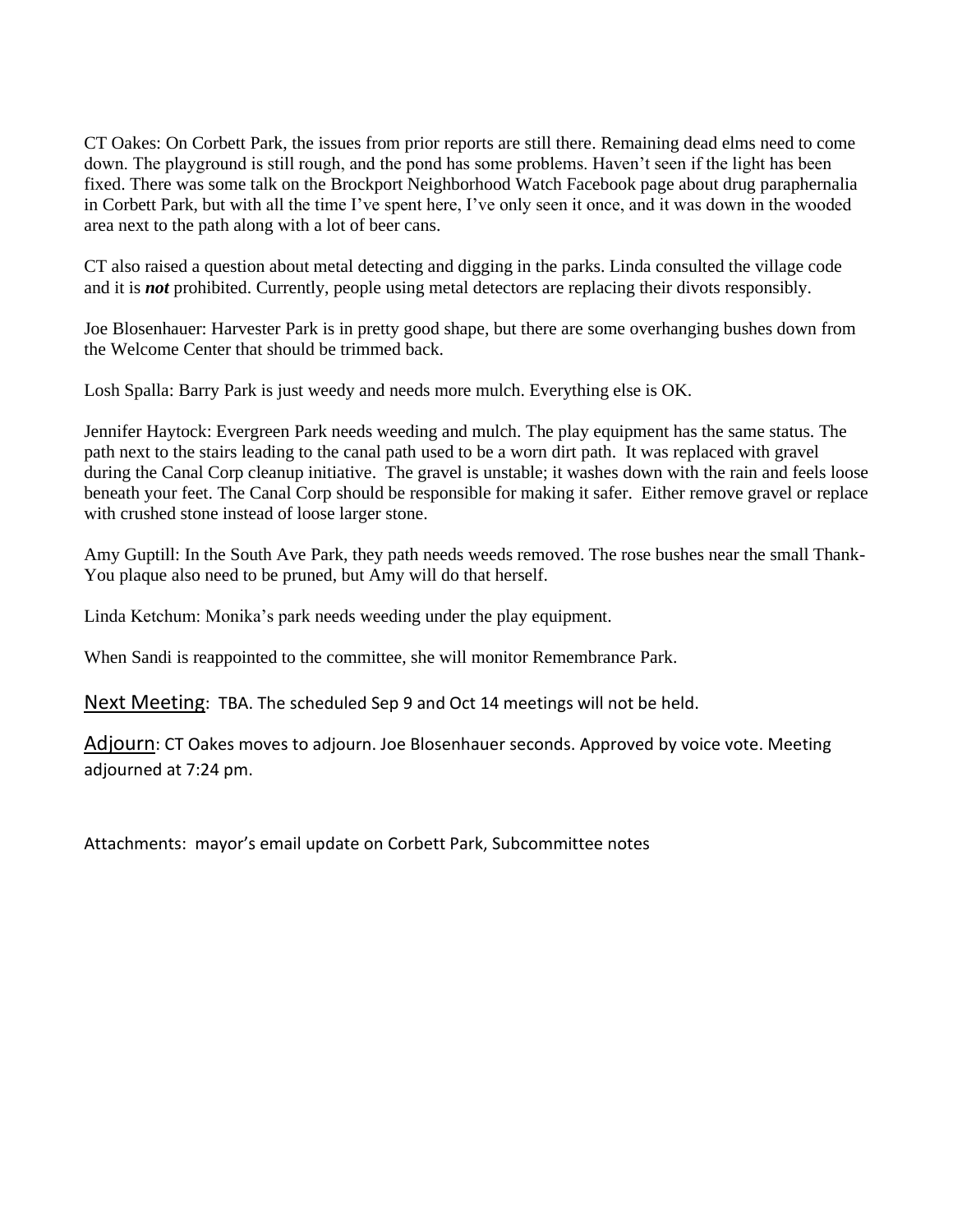To: Jack Milner From: Margaret Blackman Date: Sat 2/8/2020 3:22 PM

HI Jack,

Sorry it took a while to get back to you and the Sweden Foundation, but a lot of things have been happening and some not, so I wanted to update you. First of all, we did not receive the CFA grant to upgrade Corbett Park, the primary reason being that the parks and recreation grants are very competitive and Monroe county pulled in some big grants this round—Susan B. Anthony House and George Eastman House in particular. However, the Brockport Loop pedestrian bridge project is underway with an advisory committee of village and college personnel. The \$5 million for the bridge is already committed from NYPA and the Wilson Foundation and we believe that project will help us and the college leverage the other pieces of the Loop including Corbett Park. One proposal we are considering is peeling off a portion of the Corbett Park upgrade to get funded through other sources (particularly the pedestrian ADA compliant stone dust trail) before we attempt the next CFA application for park upgrades. We are still working with the National Fitness Campaign on the fitness court for the park that we discussed at the meeting with the Sweden Foundation but it needs to be timed with other park improvements.

I'd be happy to talk to you about where things stand and what might be the next steps in meeting again with the Sweden Foundation.

Look forward to your feedback.

Best regards,

Margay

Margay Blackman, Mayor Village of Brockport 127 Main Street Brockport, NY 14420 585-230-5966 (cell) 585-637-5300 X16 (office)